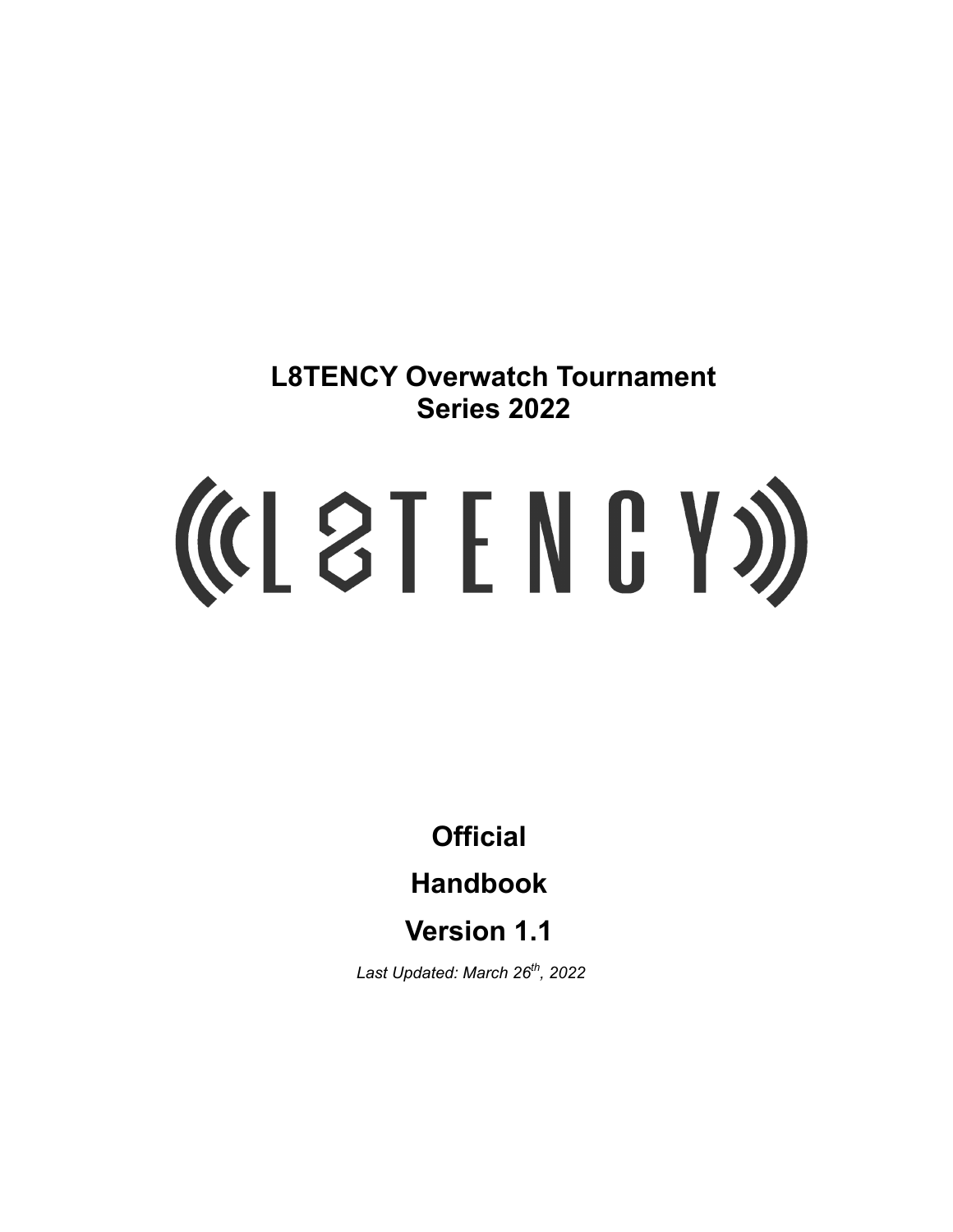# 1. Eligibility

## 1.1 Account Status

Eligibility is granted on the following terms:

- All Overwatch accounts in good standing with Blizzard (ie. not banned or suspended)
- Captains must join the L8TENCY discord server ([https://discord.gg/l8tency\)](https://discord.gg/l8tency)

## 1.2 Account Selection

Players are restricted to using one account throughout the duration of the tournament. Players profiles **MUST** be visible during match day. In the event that a profile is not public, teams may request for players to open their profile. If they fail to comply, the team member/s will be ineligible to participate.

## 1.3 Team Eligibility

Teams must consist of a minimum of six (6) players, including one team captain and one co-captain. Teams cannot consist of more than nine (9) players.

# 2. Player Responsibilities

## 2.1 Reporting Scores

The winning team of the match must report their match scores in the Score Reporting channel in the L8TENCY discord with the following format:

```
Your Team **(W/L)** Score - Score **(W/L)** Enemy Team
```
When submitted correctly, it should look similar to this example:

Shanghai Dragons **(W)** 3 - 0 **(L)** Atlanta Reign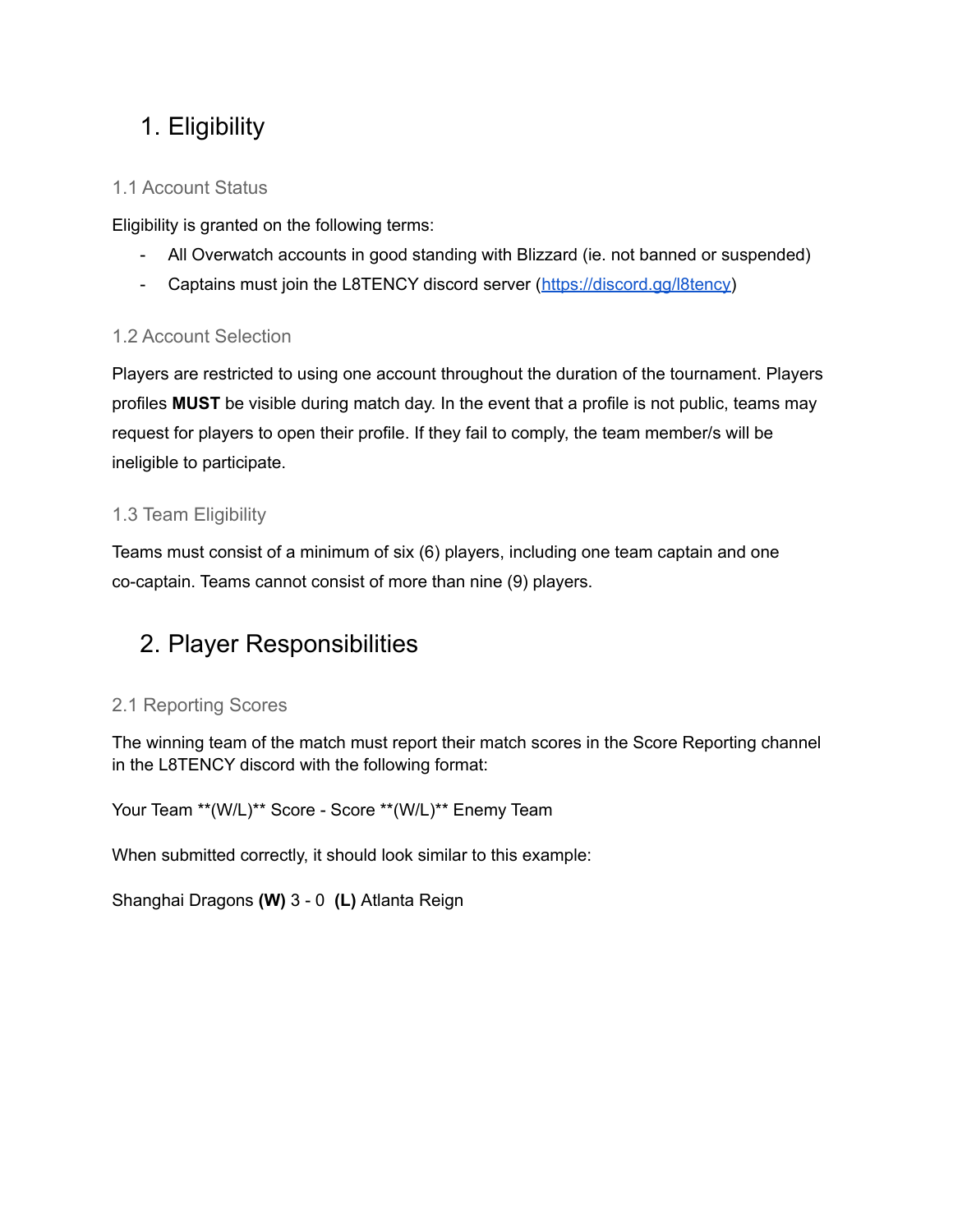## 2.2 Out-of-match Player Responsibilities

## 2.2.1 Hardware Issues

All players are to be held accountable for any player-based hardware issues. This includes, but is not limited to, mouse, keyboard, monitor, pc and any other devices. Efforts will not be made to reschedule games under any circumstance.

## 2.2.2 Software Issues

All players are to be held accountable for any player-based software issues. This includes, but is not limited to, game crashes, system crashes and other general software. Players are responsible for keeping the game up to date. If an update was to occur pre-match, all games would be rescheduled to accommodate for this.

## 2.2.3 Internet and Connectivity Issues

All players are to be held accountable for any player-based internet and connectivity issues. This includes, but is not limited to, disconnects, host issues or other potential internet issues. If an issue arises with the Blizzard servers, tournament wide reschedules will occur without penalisation.

## 2.3 In-Game Player Responsibilities

## 2.3.1 Lobby Hosting

Custom games are hosted on Blizzard's dedicated server rather than P2P connections, therefore hosting will be decided by the teams, in the name of convenience. The team with the higher seed will host. All games must be hosted on the servers for the specific region of the event (NA East). Teams may decide to play on different servers, as long as this is agreed upon prior to the match. Proof of this will need to be sent to the event organizer (Hailey#5555)

## 2.3.2 Lobby Setup

The lobby host is responsible for correct game mode settings, in accordance with the L8TENCY Season One Tournament Series.

- Competitive rules ON
- Pause on Disconnect ON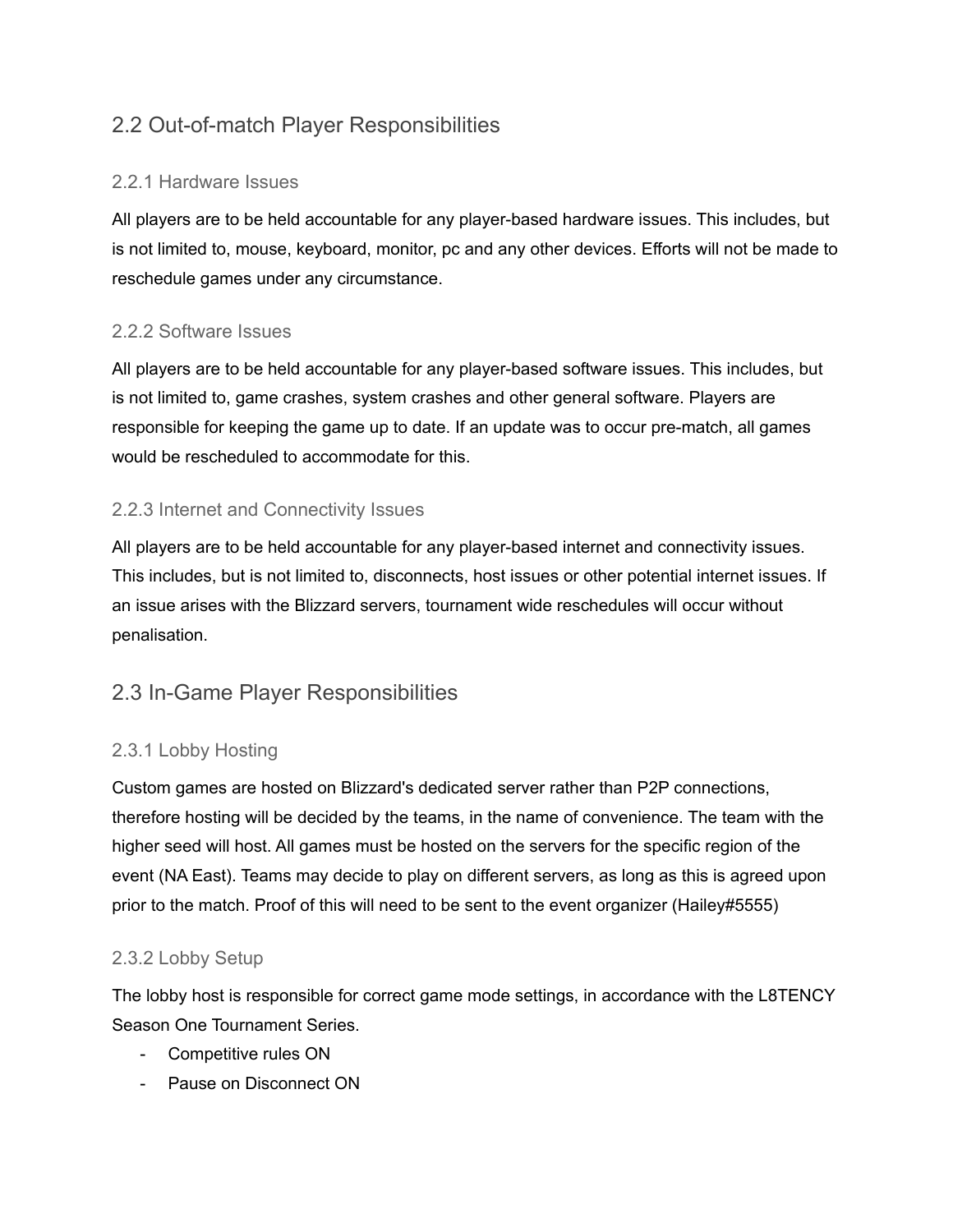- Killcam OFF
- Skins OFF

## 2.4 Rule Disputing

## 2.4.1 Reporting Conflicts

In the event that a conflict arises within or outside the match, teams and players are responsible for reporting these conflicts to the L8TENCY Overwatch Events Admin (Hailey#5555).

## 2.4.2 Effective Disputing

In the event that a dispute is made, the person disputing must provide replay codes and timestamps, or the claims will not be investigated. Specific examples of what cheat was used and how it was used is needed.

#### 2.4.3 Wrongful Disputes

Teams who are intentionally disputing wrongfully will be disqualified from the tournament and potentially future events.

## 2.5 Disciplinary Action

#### 2.5.1 Participation Agreement

Participation in the L8TENCY Overwatch Season One Tournament Series is an acknowledgment and agreement to comply with the ruleset in its entirety. The L8TENCY administration team reserves the right to take action necessary to resolve the situation. Depending on the severity, violations can lead to disqualification of the offending players and the team.

#### 2.5.2 Ineligible Players

In the event a player is deemed to have been ineligible to have played in a game, the result of that game will be given as a 2-0 win for the opposing team. Due to the nature of the tournament, this rule will not be enforced retroactively because of the "single elimination" component of the tournament.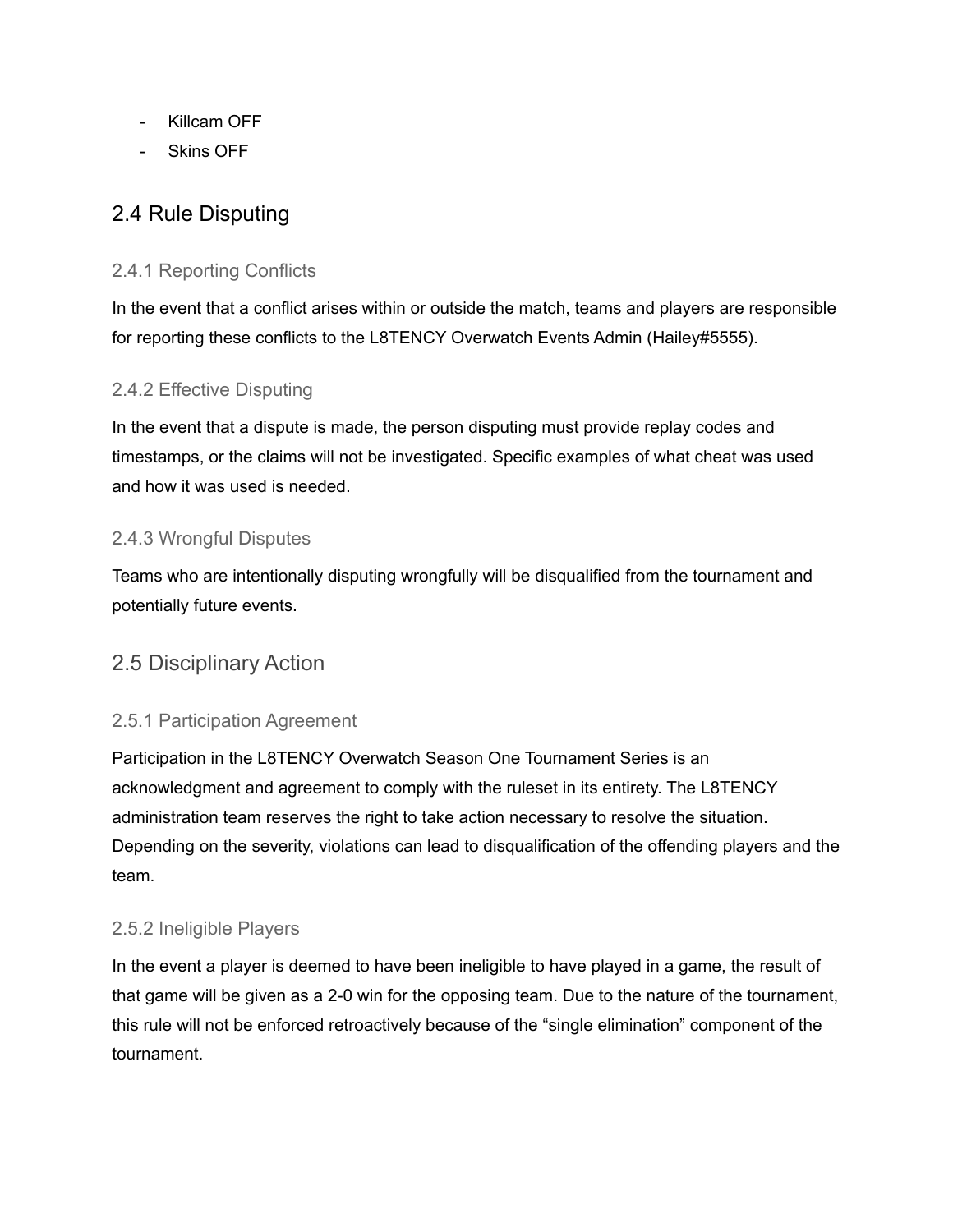# 3. Format

## 3.1 Tournament Format

The L8TENCY Overwatch Season One Tournament Series will consist of a bi-weekly single elimination tournament starting March 11th. Brackets will be seeded randomly. All games up until the grand finals will be played in a Best of 3 format. The grand finals will be played in a Best of 5 format. Tournaments up until the grand finals will be played on Fridays unless otherwise stated. The grand finals will be played on May 21-22, Saturday and Sunday.

# 4. Conduct

## 4.1 Communication

Participants are expected to maintain sportsmanship-like respectful communication throughout the tournament to other participants and admins.

## 4.1.1 Disruption of Communication

Whilst communicating you must be respectful and professional. Do not spam tag players nor interrupt communication between admins and captains. Interrupting conflicts between teams could be harmful to the case.

## 4.1.2 Harassment

Racist, sexist, homophobic, transphobic or otherwise harmful content or comments will not be tolerated and can result in disqualification.

## 4.2 In-Game Conduct

In order to provide a fun, fair and competitive environment for all teams, players are expected to conduct themselves in a sportsmanlike manner.

## 4.2.1 Cheating

All players of a team share the responsibility to maintain the integrity of all matches and uphold standards. Any player or team found bending or breaking rules to their advantage will be subject to disqualification. *While not a comprehensive list, cheating includes:*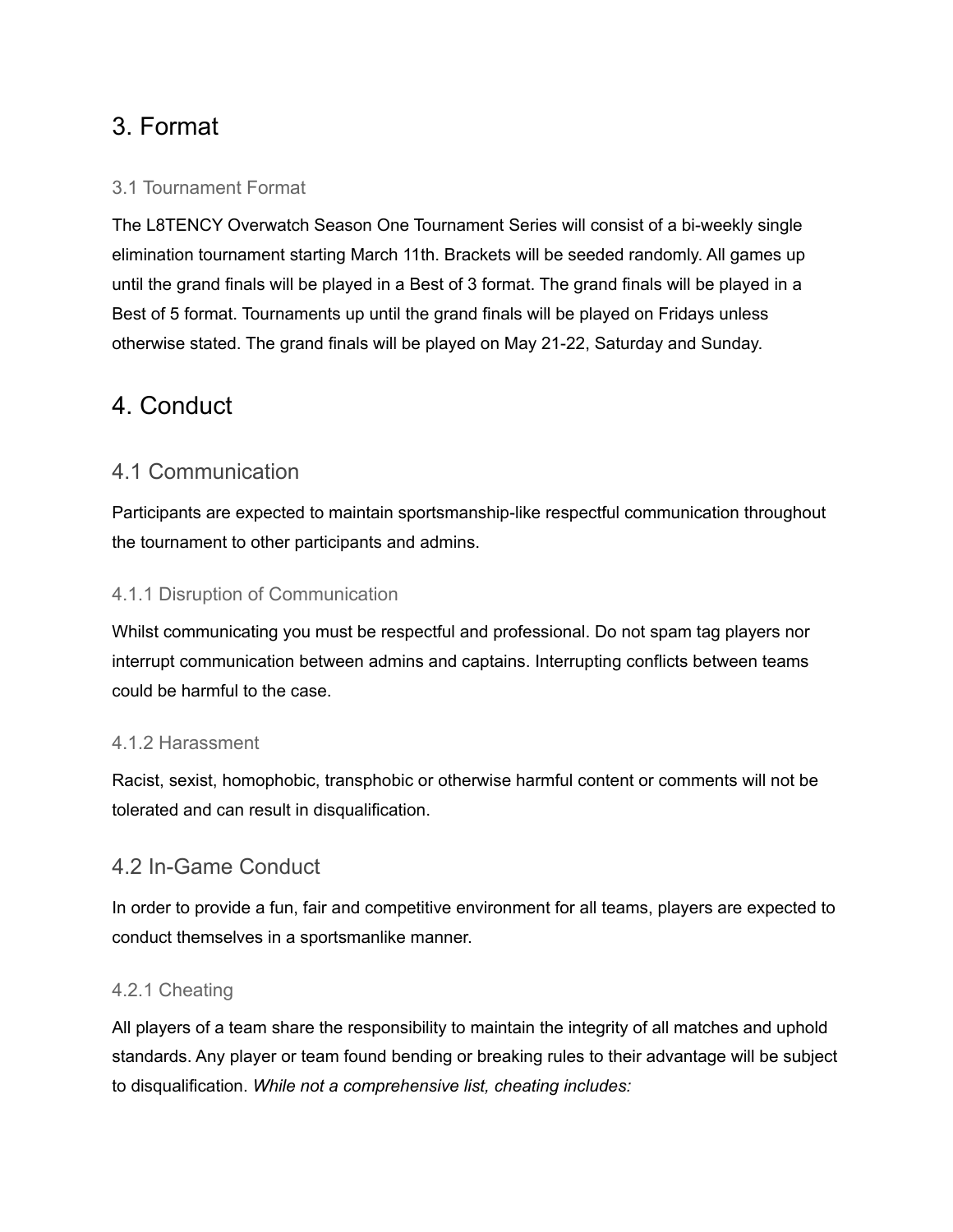#### 4.2.1.1 Stream Sniping

Monitoring or being given information from an opposing player's twitch stream or any official stream is strictly prohibited. Official streams will be hosted with a minimum of 90 seconds delay to ensure that stream sniping is unlikely.

#### 4.2.1.2 Wallhacks/Aimbot

Using any software which grants an unfair advantage is prohibited in these tournament rules. Reasonable levels of suspicion will result in a stream to serve as proof. Players who are unable to meet this request will be prohibited from further play until they can provide evidence.

#### 4.2.1.3 Account Sharing

Fielding a non-rostered player on a rostered player's account or having any person play on a rostered account who is not the account owner.

#### 4.2.2 Bad Manners (BM)

Bad manners otherwise known as bm(ing) will not be tolerated before, during or after L8TENCY tournaments. If a player receives a warning about BM, the second warning will result in a 1 map suspension for that player and the 3rd warning will result in the disqualification for that player's entire team for the remainder of the event.

## 4.3 Grace Periods

#### 4.3.1 Between Maps

All participants are entitled to a maximum of 5 minutes of rest between each map. If both teams are in agreement, the next map can begin at any point within this 5 minute period

#### 4.3.2 Between Matches

All teams are entitled to a minimum of 5 minutes and a maximum of 10 minutes between each tournament match. If both teams are in agreement, the match can begin at any point within this 10 minute period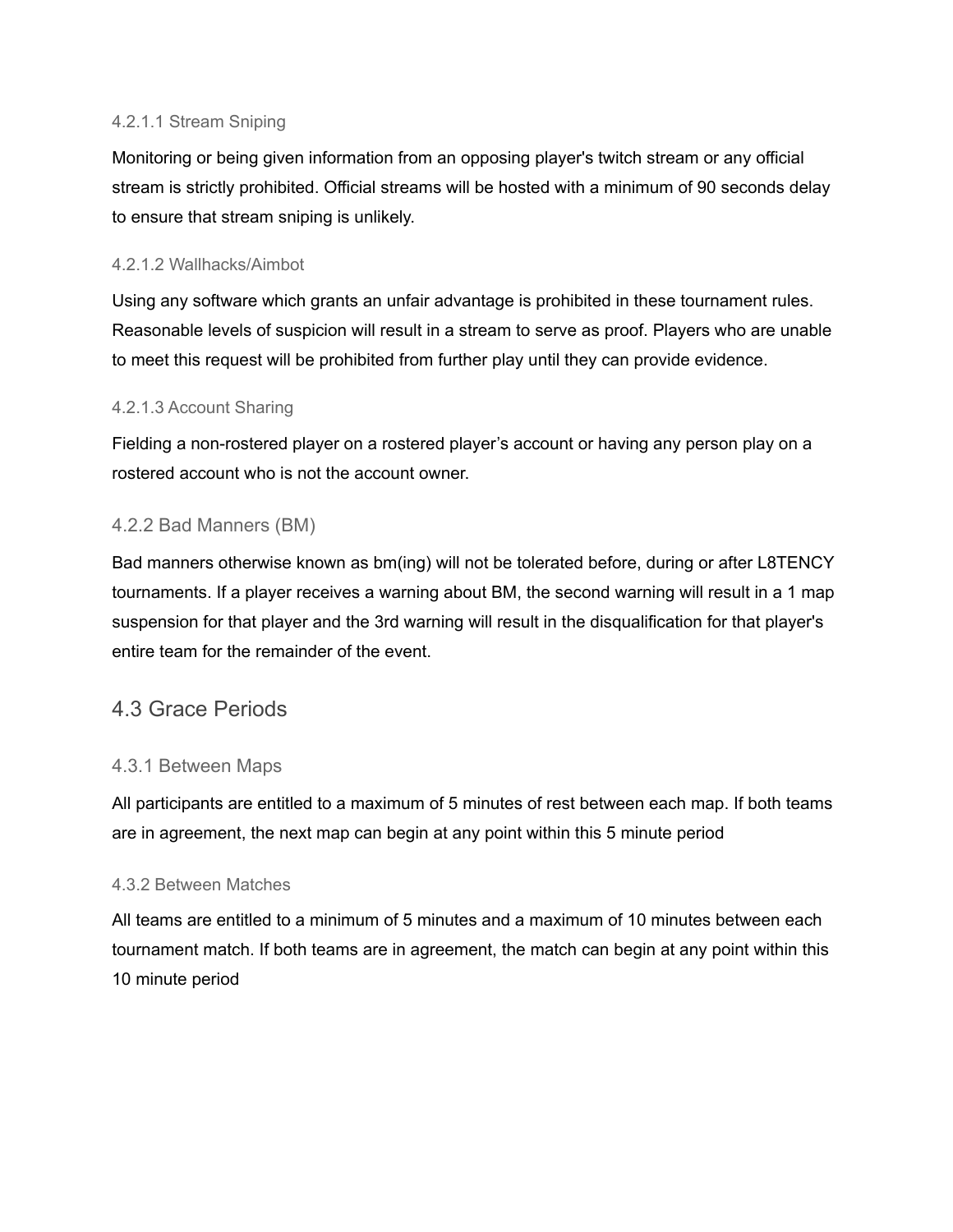#### 4.3.3 Extra Time

We're not fans of disqualifying teams early. If there is an issue between games, we will likely extend the time. These are guidelines in order for the tournament to run smoothly, but accommodations can be made, within reason to the schedule.

## 5. Rosters

## 5.1 Roster Adjustments

In order to make adjustments to rosters, you must contact Hailey#5555 and specify which players you would like to add, remove or swap.

#### 5.1.1 Roster Change Window

Captains may add, remove or swap players to their rosters as necessary provided they do not exceed the nine player cap. Roster adjustments may be made freely up until 2 hours before the first game of the tournament.

#### 5.2 Names

Usernames and team names must be reasonably appropriate. If you're worried about whether or not your team name is allowed, discuss it with the event admin. Obscene, discriminatory, or vulgar team names–including names that create inappropriate acronyms–inadvertently or otherwise–are prohibited.

# 6. Game Rules

## 6.1 Pre-Game

Captains are expected to contact the opposing captain 10 minutes prior to a game to ensure their teams are available ready to start on time.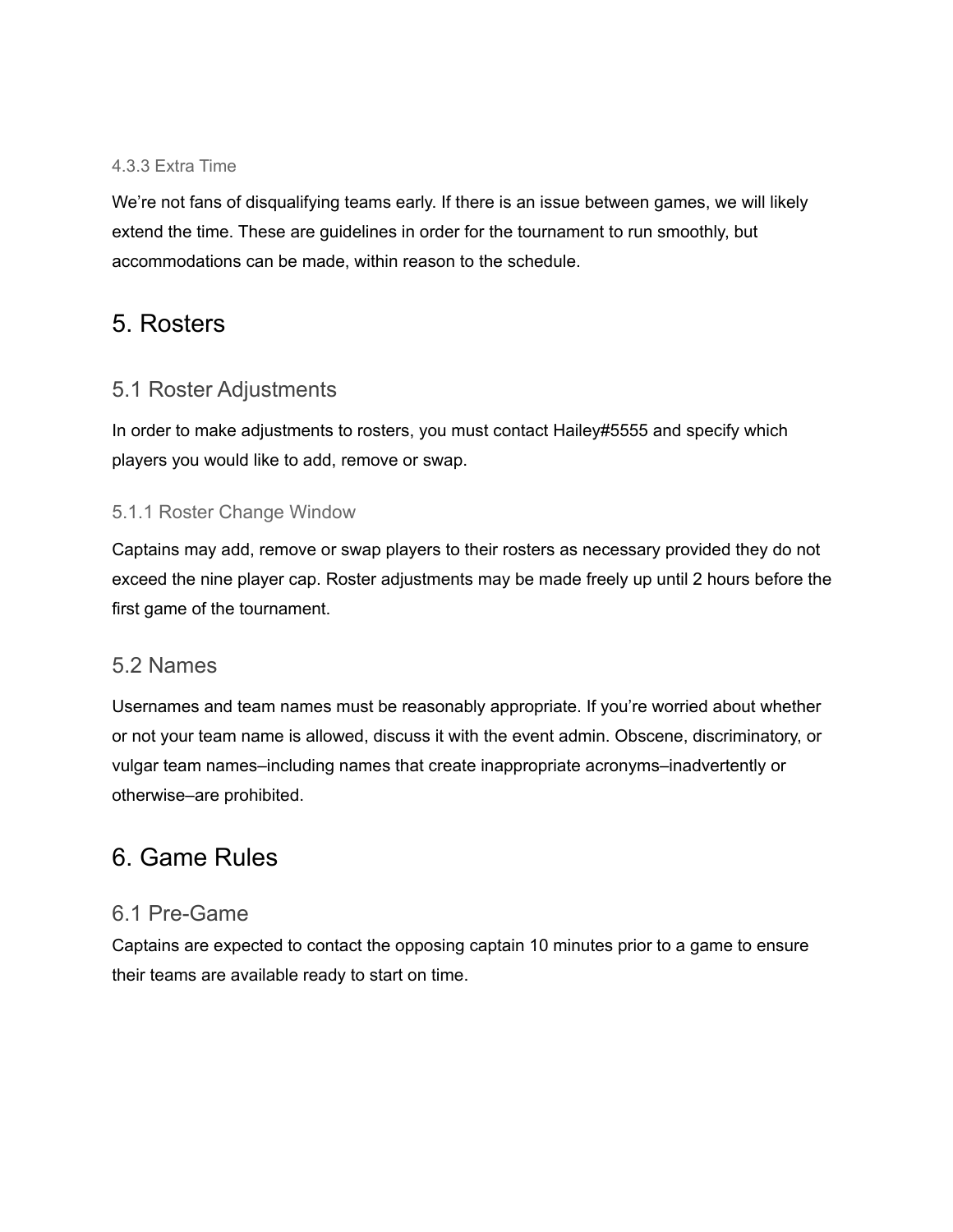#### 6.1.1 Grace Period

A 15-minute grace period will be allowed for each team to get players into the lobby. After 15 minutes, any unfilled teams will be forced to forfeit the match, unless instructed otherwise by admins.

## 6.1.2 What Qualifies As Tournament Play

Only 6 v 6 (with players locked into 2-2-2) qualifies for tournament play. Teams cannot play with less than 6 players, unless agreed upon by both teams and the tournament admin.

## 6.2 In Lobby Rules

#### 6.2.1 Game Ruleset

Teams are required to use the competitive ruleset provided at all times (as mentioned in Rule 2.3.2)

#### 6.2.2 Map Pool

Starting maps to begin each match will be in rotation as follows:

| Lijang | Round 1 |
|--------|---------|
| Oasis  | Round 2 |
| Busan  | Round 3 |
| Nepal  | Round 4 |

All following maps are chosen by the previous maps' losers. If a map is drawn, the team that didn't choose said drawn map will pick next. When choosing maps you are to follow this order and map pool:

Escort - Havana, Junkertown, Watchpoint: Gibraltor, Rialto, Route 66, Dorado Hybrid - Kings Row, Numbani, Hollywood, Eichenwalde, Blizzard World, (If necessary (draw)) Assault - Volskaya, Hanamura, Temple of Anubis (If necessary (draw)) Control - Busan, Nepal, Lijiang, Ilios, Oasis

#### 6.2.3 Spectating

Spectators are not allowed in the game lobby, with the exception of the tournament organizer for broadcasting purposes.